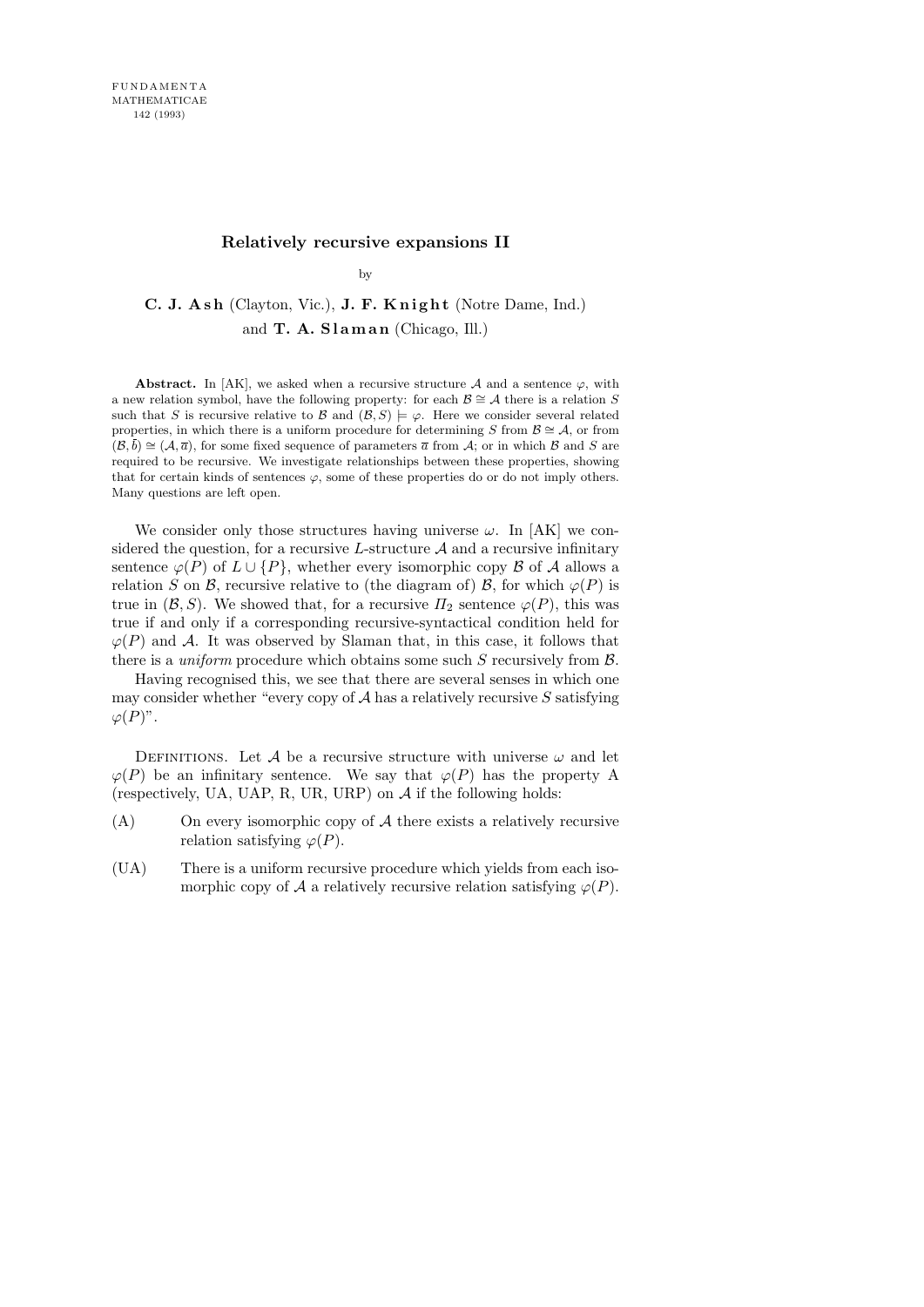(That is, there is an index e such that, for each  $\mathcal{B} \cong \mathcal{A}, \varphi_e^{\mathcal{B}}$  is the characteristic function of a relation S for which  $(\mathcal{B}, S) \models \varphi(P)$ .

- (UAP) For some finite sequence  $\bar{a}$  from  $\mathcal{A}, \varphi(P)$  has the property UA on  $(\mathcal{A}, \overline{a}).$
- (R) On every recursive copy of A there exists a recursive relation satisfying  $\varphi(P)$ .
- (UR) There is a uniform recursive procedure which yields, from each recursive isomorphic copy of A, a recursive relation satisfying  $\varphi(P)$ .
- (URP) For some finite sequence  $\bar{a}$  from  $\mathcal{A}, \varphi(P)$  has the property UR on  $(\mathcal{A}, \overline{a}).$

In this paper we consider which implications between these properties do or do not hold, depending on the complexity of the sentence  $\varphi(P)$ . The class  $\Sigma_0 = \Pi_0$  consists of precisely the open finitary formulas. The class  $\Sigma_{n+1}$  consists of formulas  $\mathbb{W}_i(\exists \overline{y}_i)\varphi_i$  where each  $\varphi_i$  is  $\Pi_n$ , and the class  $\Pi_{n+1}$  consists of formulas  $\bigwedge_i (\forall \overline{y}_i) \varphi_i$  where each  $\varphi_i$  is  $\Sigma_n$ . A formula is a *recursive*  $\Sigma_n$  (similarly  $\Pi_n$ ) formula if it is in the  $\Sigma_n$  ( $\Pi_n$ ) form and each disjunction or conjunction appearing is recursive, using a system of Gödel numbers, defined simultaneously.

We give, in  $\S2$ , some implications we have found and, in  $\S3$ , some examples. In §4, we tabulate these results by considering all Boolean combinations of the conditions A, UA, UAP, R, UR, URP. The gaps in this table represent unanswered questions.

1. Theorems. In this section we prove four positive results:

THEOREM 1. If  $\varphi(P)$  is a recursive  $\Sigma_1$  sentence and A has some expansion satisfying  $\varphi(P)$ , then  $\varphi(P)$  has property UA on A.

THEOREM 2. If  $\varphi(P)$  is a recursive  $\Sigma_2$  sentence having property UR on A, then  $\varphi(P)$  also has property UAP on A.

THEOREM 3. If  $\varphi(P)$  is a recursive  $\Pi_2$  sentence having property UR on A, then  $\varphi(P)$  also has property UA on A.

THEOREM 4. If  $\varphi(P)$  is a recursive  $\Sigma_3$  sentence having property A on A, then  $\varphi(P)$  also has property UAP on A.

We begin by proving Theorem 1.

THEOREM 1. If  $\varphi(P)$  is a recursive  $\Sigma_1$  sentence satisfiable on a recursive structure A, then  $\varphi(P)$  has property UA on A.

P r o o f. It is possible to express  $\varphi(P)$  in the form

$$
\bigvee_n (\exists \overline{x}_n)(\psi_n(\overline{x}_n) \& \Theta_n(\overline{x}_n))
$$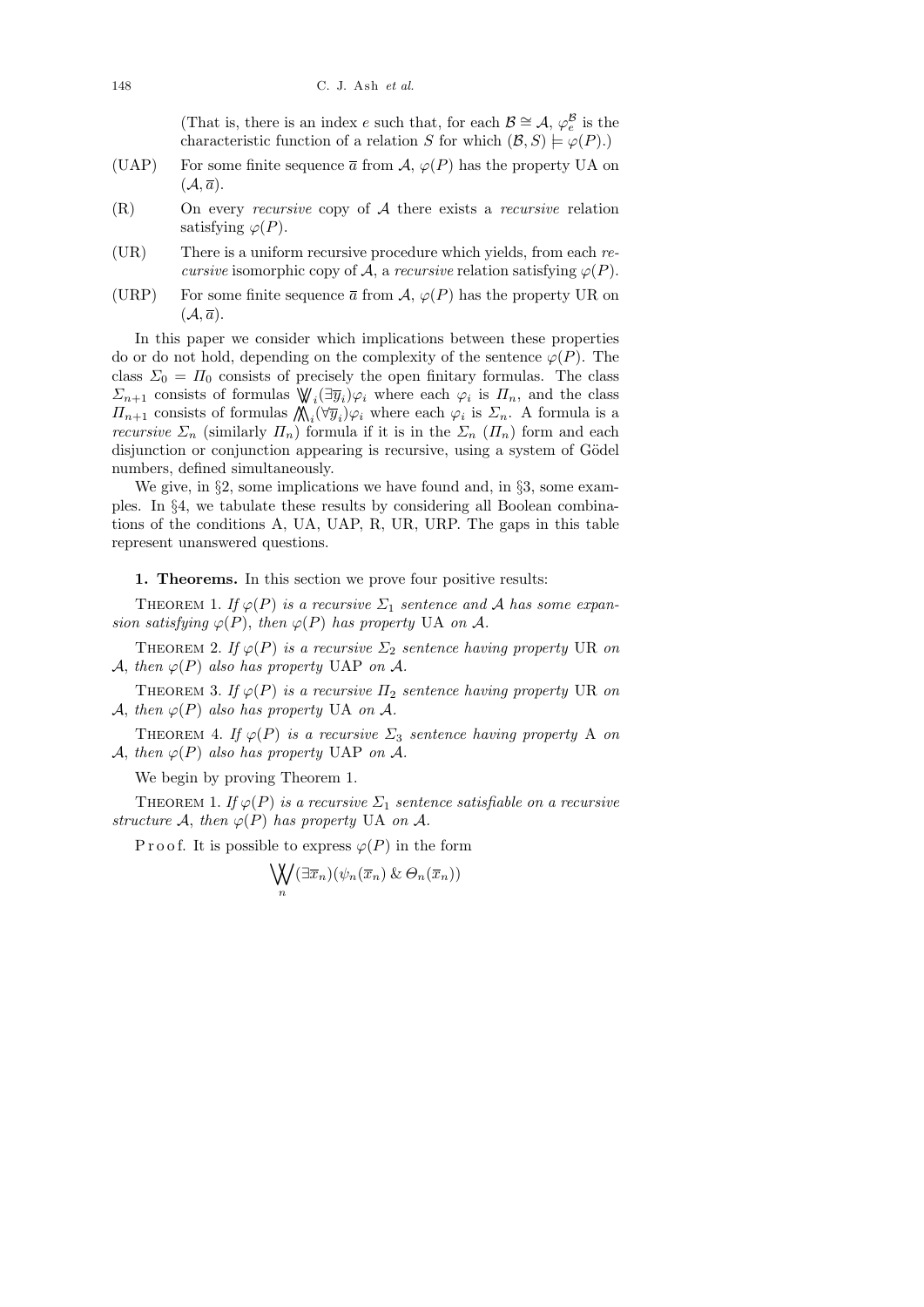where each  $\psi_n(\bar{x}_n)$  is a conjunction of negated or unnegated atomic formulas of L and each  $\Theta_n(\bar{x}_n)$  is a conjunction of negated or unnegated instances of  $P$  or  $\neg P$ .

Since  $\varphi(P)$  is satisfiable on A, so is  $(\exists \overline{x}_n)(\psi_n(\overline{x}_n) \& \Theta_n(\overline{x}_n))$  for some n. Then for any  $\mathcal{B} \cong \mathcal{A}$ , we may find a suitable relation on  $\mathcal{B}$  by searching for elements  $\bar{b}$  such that  $\mathcal{B} \models \psi_n(\bar{b})$  and defining S so that  $\mathcal{B} \models \Theta_n(\bar{b})$ . Clearly this procedure is uniform in (the diagram of)  $\beta$ .

C o m m e n t. We assume, here and elsewhere, that  $\varphi(P)$  is rewritten so that function and constant symbols are treated as relation symbols.

In the next few results, we shall use a kind of forcing which produces generic copies of a given  $L$ -structure  $A$ . This kind of forcing was developed in [AKMS] and applied in [AK]. The forcing language includes the symbols of L, constant symbols naming the natural numbers ( $\omega$  is the universe of all the structures considered) and a function symbol f, standing for a permutation of  $\omega$  which will be the isomorphism from  $\beta$  to  $\mathcal{A}$ .

It is possible to use the forcing language to make various statements about the copy  $\beta$ . There are sentences with the following intended meanings:

(1)  $\mathcal{B} \models \alpha(\bar{b})$ , where  $\alpha(\bar{x})$  is a quantifier-free formula in the language L,

(2)  $\varphi_e^{\mathcal{B}}(k) = j$ ,

(3)  $\varphi_e^{\mathcal{B}}(k) \downarrow$ ,

(4)  $\varphi_e^{\mathcal{B}}$  is total 0, 1-valued.

The first sentence, saying  $\mathcal{B} \models \alpha(\bar{b})$ , is just  $\alpha(f(\bar{b}))$ . The second sentence, saying  $\varphi_e^{\mathcal{B}}(k) = j$ , is a recursive disjunction of sentences like the first. There is one disjunct for each computation that starts with input  $k$  and halts with output  $j$ , having asked questions about atomic sentences in the language of  $D(\mathcal{B})$ . The disjunct carries the answers to the questions. Having indicated how the symbol  $f$  is used in writing sentence  $(1)$  formally, we shall not need to use f further.

We shall write simply  $\alpha(\bar{b}), \varphi_e^D(k) = j, \varphi_e^D(k) \downarrow$ , and " $\varphi_e^D$  is total 0,1valued" for the sentences  $(1), (2), (3),$  and  $(4)$ .

Let P be a relation symbol not in the language L, and let  $\psi$  be a sentence involving P. We want to be able to say in our language that  $\varphi_e^{\mathcal{B}}$  is the characteristic function of a relation P such that  $(\mathcal{B}, P) \models \psi$ . Let  $\psi^e$  be the result of replacing all positive occurrences of  $P\bar{b}$  in  $\psi$  by  $\varphi_e^D(\bar{b}) = 1$ , and all negative occurrences by  $\varphi_e^D(\bar{b}) = 0$ .

The forcing conditions are finite partial permutations of  $\omega$ , thought of as having domain in the generic copy  $\beta$  and range in the given structure  $\mathcal{A}$ . We write p, q, etc. for forcing conditions, and we write  $p \not\mid A \varphi$  to indicate that p forces  $\varphi$ , and A is the structure being copied. Forcing is defined in a fairly standard way except for sentences of the first kind. If  $\alpha(\bar{x})$  is a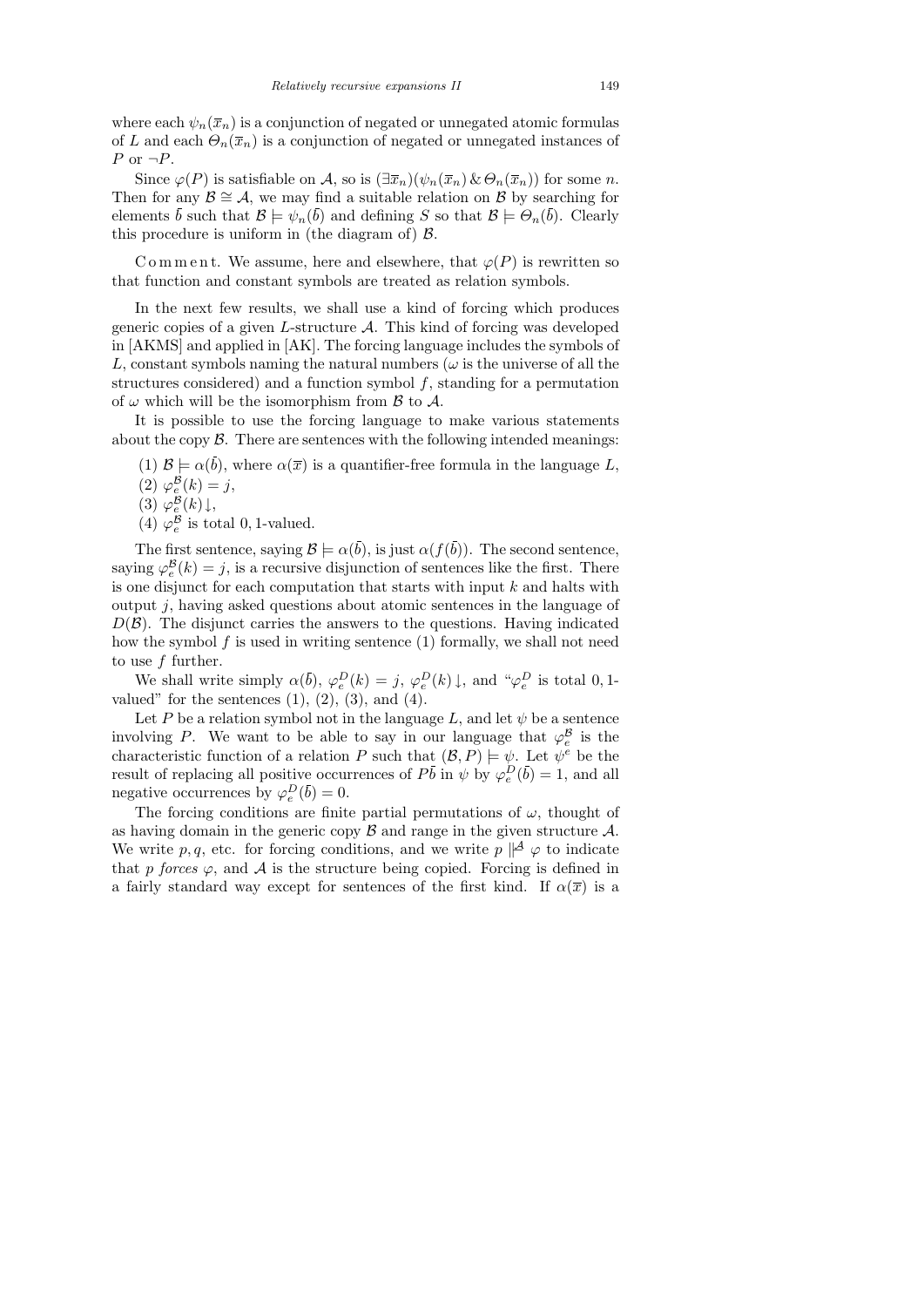quantifier-free formula in the language L, then  $p \not\parallel A \alpha(\bar{b})$  iff  $\bar{b}$  is included in dom(p) and  $\mathcal{A} \models \alpha(p(\bar{b}))$ .

We shall prove several lemmas.

LEMMA A. Let  $A$  be a recursive structure, and suppose that for all recursive  $\mathcal{B} \cong \mathcal{A}, \varphi_e^{\mathcal{B}}$  is total 0, 1-valued. Then  $\phi \not\parallel^{\mathcal{A}} \varphi_e^D$  is total 0, 1-valued.

P r o o f. We must show that for all forcing conditions  $p$  and all  $k$ , there exists  $q \supseteq p$  such that  $q \not\parallel^{\mathcal{A}} \varphi_e^D(k) = 0$  or  $q \not\parallel^{\mathcal{A}} \varphi_e^D(k) = 1$ . There is a recursive copy  $\beta$  of  $\mathcal A$  with an isomorphism  $\hat f$  from  $\beta$  to  $\mathcal A$  such that  $f \supseteq p$ . Since  $\varphi_e^{\mathcal{B}}(k)$  converges to 0 or 1 for this  $\mathcal{B}$ , there is some q such that  $p \subseteq q \subseteq f$  and  $q \not\mid A \varphi_e^D(k) = 0$  or  $q \not\mid A \varphi_e^D(k) = 1$ . (We put into dom(q) all elements mentioned in the part of the diagram needed for the computation.)

LEMMA B. Let  $A$  be recursive. Let  $P$  be a new relation symbol, and let  $\psi$  be a (recursive)  $\Pi_2$  sentence involving P. Suppose that  $\psi$  has property UR on A, where the uniform procedure has index e. Then  $\phi \not\parallel^{\mathcal{A}} \psi^e$ . Also,  $\phi \parallel^{\mathcal{A}} \varphi_e^D$  is total 0, 1-valued.

P r o o f. The idea is like that in Lemma A.

Let  $\psi = \mathcal{N}_i(\forall \bar{x}_i) \mathcal{V}_j(\exists \bar{y}_j) \delta_{ij}(\bar{x}_i, \bar{y}_j)$ . To show that  $\phi \not\mid A \psi^e$ , we must show that for any p, i, and  $\bar{b}$  (appropriate to substitute for  $\bar{x}_i$ ), there exist  $q \supseteq p, j$ , and  $\bar{d}$  such that  $q \not\mid \triangleq \delta_{ij} (\bar{c}, \bar{d})^e$ . We take q such that  $p \subseteq q \subseteq f$  and q carries the information needed to compute  $\varphi_e^{\mathcal{B}}(\overline{u})$  for  $\overline{u}$  in  $\overline{c}^{\wedge} \overline{d}$ .

When we say that  $\psi$  has property UR, as witnessed by  $e$ , this implies that for all recursive  $\mathcal{B} \cong \mathcal{A}, \varphi_e^{\mathcal{B}}$  is total 0, 1-valued, so by Lemma A,  $\phi \mid A \varphi_e^D$  is total 0, 1-valued.

In Lemmas A and B, we had in mind building a generic copy of a fixed structure  $A$ , and the forcing conditions had range in  $A$ . The statement  $p \not\mid A \varphi$  may be thought of as saying that  $\bar{a} = \text{ran}(p)$  has a certain property in A.

We could substitute another L-structure C for  $\mathcal A$  (still with universe  $\omega$ ). We may regard  $p$  as a forcing condition for building generic copies of  $\mathcal{C}$ . We write  $p \not\mid \mathcal{L} \varphi$  when we are thinking of p in this way and we are saying that  $\overline{a} = \text{ran}(p)$  has a certain property in C. Then the following fact is obvious.

LEMMA C. If  $\phi \not\parallel^{\mathcal{A}} \varphi$ , then for all  $\mathcal{C} \cong \mathcal{A}, \phi \not\parallel^{\mathcal{C}} \varphi$ .

LEMMA D. Let  $A$  be a fixed structure, let  $P$  be a new relation symbol, and let  $\psi$  be a recursive  $\Pi_2$  sentence involving P. Suppose  $\phi \not\parallel^{\mathcal{A}} \varphi_e^D$  is total 0, 1-valued, and  $\phi \parallel^{\mathcal{A}} \psi^e$ . Then there is a uniform procedure which, when applied to any  $\mathcal{C} \cong \mathcal{A}$ , yields a function f and a structure  $\mathcal{B}$  such that

- (1)  $f \leq_T C$  and  $\mathcal{B} \leq_T C$ ,
- (2)  $\mathcal{B} \cong_f \mathcal{C}$ ,

(3)  $\varphi_e^{\mathcal{B}}$  is the characteristic function of a relation P such that  $(\mathcal{B}, P) \models \psi$ .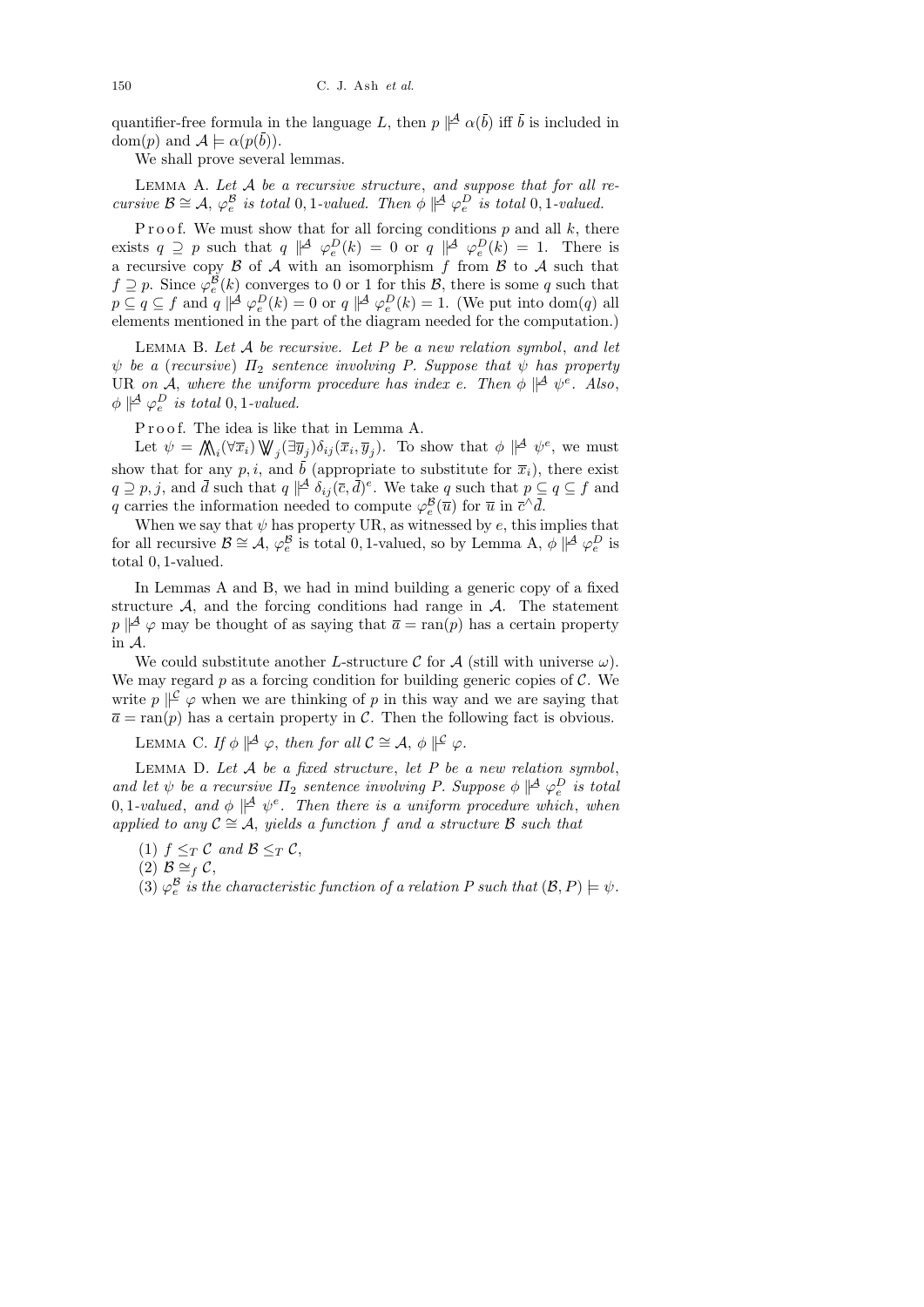Proof. By Lemma C,  $\phi \parallel^{\mathcal{C}} \varphi_e^D$  is total 0, 1-valued, and  $\phi \parallel^{\mathcal{C}} \psi^e$ . Let  $\psi = \mathcal{M}_i(\forall \overline{x}_i) \mathcal{W}_j(\exists \overline{y}_j) \delta_{ij}(\overline{x}_i, \overline{y}_j).$  The universe of C and B will be  $\omega$ , but we write  $c_0, c_1, c_2, \ldots$  for the elements of C, and we think of  $b_0, b_1, b_2, \ldots$  as constants naming the elements of  $\beta$ .

Let  $(i_n, \bar{b}_n)_{n \in \omega}$  be a recursive list of the pairs  $(i, \bar{b})$  such that  $\bar{b}$  is appropriate to substitute for  $\bar{x}_i$ . Focusing on the first pair  $(i_0, b_0)$ , we enumerate  $D(\mathcal{C})$ , searching for  $j_0, \bar{d}_0$ , and  $p_0$  such that  $p_0 \not\mid \mathcal{C}$   $\delta_{i_0j_0}(\bar{b}_0, \bar{d}_0)^e$ . We extend  $p_0$ , if necessary, so that the elements of  $b_0$  and  $\bar{d}_0$  are in dom $(p_0)$  and  $c_0 \in \text{ran}(p_0)$ . Given  $p_n$ , we consider  $(i_{n+1}, \bar{b}_{n+1})$  and search for  $j_{n+1}, \bar{d}_{n+1}$ , and  $p_{n+1}$  such that  $p_{n+1} \supseteq p_n$  and  $p_{n+1} \not\mid \mathcal{L}^{-} \delta_{i_{n+1}j_{n+1}}(\bar{b}_{n+1}, \bar{d}_{n+1})^e$ . We extend  $p_{n+1}$  so that the elements of  $b_{n+1}, \bar{d}_{n+1}$  are in dom $(p_{n+1})$ , and  $c_{n+1} \in \text{ran}(p_{n+1})$ . In addition, we make sure that

$$
p_{n+1} \n\mid\!\!\!\mid^{\mathcal{L}} \varphi_e^D(n) = 0 \quad \text{or} \quad p_{n+1} \n\mid\!\!\!\mid^{\mathcal{L}} \varphi_e^D(n) = 1.
$$

Now, let  $f = \bigcup_{n \in \omega} p_n$ , and let B be the structure such that  $\mathcal{B} \cong_f \mathcal{C}$ . We have f and B recursive in C. We made sure that  $\varphi_e^{\mathcal{B}}$  is total 0, 1-valued, and is the characteristic function of a relation P such that  $(\mathcal{B}, P) \models \delta_{i_n j_n}(b_n, d_n)$  for all *n*. Therefore,  $(\mathcal{B}, P) \models \psi$ . The procedure described above for obtaining f and  $\beta$  is clearly uniform in  $\mathcal{C}$ .

We now have all of the lemmas we shall need for the next two theorems.

THEOREM 2. Let A be recursive. If  $\varphi(P)$  is a recursive  $\Sigma_2$  sentence having property UR on A, then  $\varphi(P)$  also has property UAP on A.

Proof. Let e witness the fact that  $\varphi(P)$  has property UR on A. By Lemma A,  $\phi \parallel^{\mathcal{A}} \varphi_e^D$  is total 0, 1-valued.

CLAIM. For some forcing condition p, p  $\mathcal{A} \varphi(P)^e$ .

Suppose that the claim is true. Let  $\varphi(P) = \mathbb{W}_i(\exists \overline{x}_i) \bigwedge_j (\forall \overline{y}_j) \delta_{ij}(\overline{x}_i, \overline{y}_j).$ Then for some i and  $\bar{b}$ , we have  $p \not\parallel^{\mathcal{A}} \psi_i(\bar{b})^e$ , where  $\psi_i(\bar{b})$  is the  $\Pi_1$  sentence  $\mathcal{M}_j(\forall \overline{y}_j)\delta_{ij}(\overline{b}, \overline{y}_j)$ . Let  $\overline{b}_1, \overline{a}_1$  be the domain and range of p. We may assume that  $b \subseteq b_1$ , and let  $\overline{a} = p(b)$ .

At this point, we appeal to the proof of Theorem 1.1 of [AK]. This proof describes a uniform procedure which, when applied to any  $(C, \bar{c}_1) \cong (\mathcal{A}, \bar{a}_1)$ , yields a relation  $P \leq_T C$  such that if  $\bar{c}$  is the part of  $\bar{c}_1$  corresponding to  $\bar{a}$ , then  $(C, P) \models \psi_i(\overline{c}),$  so  $(C, P) \models \varphi(P)$ .

All that remains is to prove the claim.

Proof of Claim. Suppose there is no p such that  $p \not\mid^{\mathcal{A}} \varphi(P)^e$ . Then for each p, i, and b, there exist  $q \supseteq p$ , j, and  $\bar{d}$  such that for no  $r \supseteq q$  do we have  $r \not\parallel A \delta_{ij}(\bar{c}, \bar{d})^e$ . Since  $\phi \not\parallel A \varphi_e^D$  is total 0, 1-valued, we can take q such that  $q \not\parallel^{\mathcal{A}} \neg \delta_{ij}(\bar{c}, \bar{d})^e$ . The negation of  $\varphi(P)$  is logically equivalent to the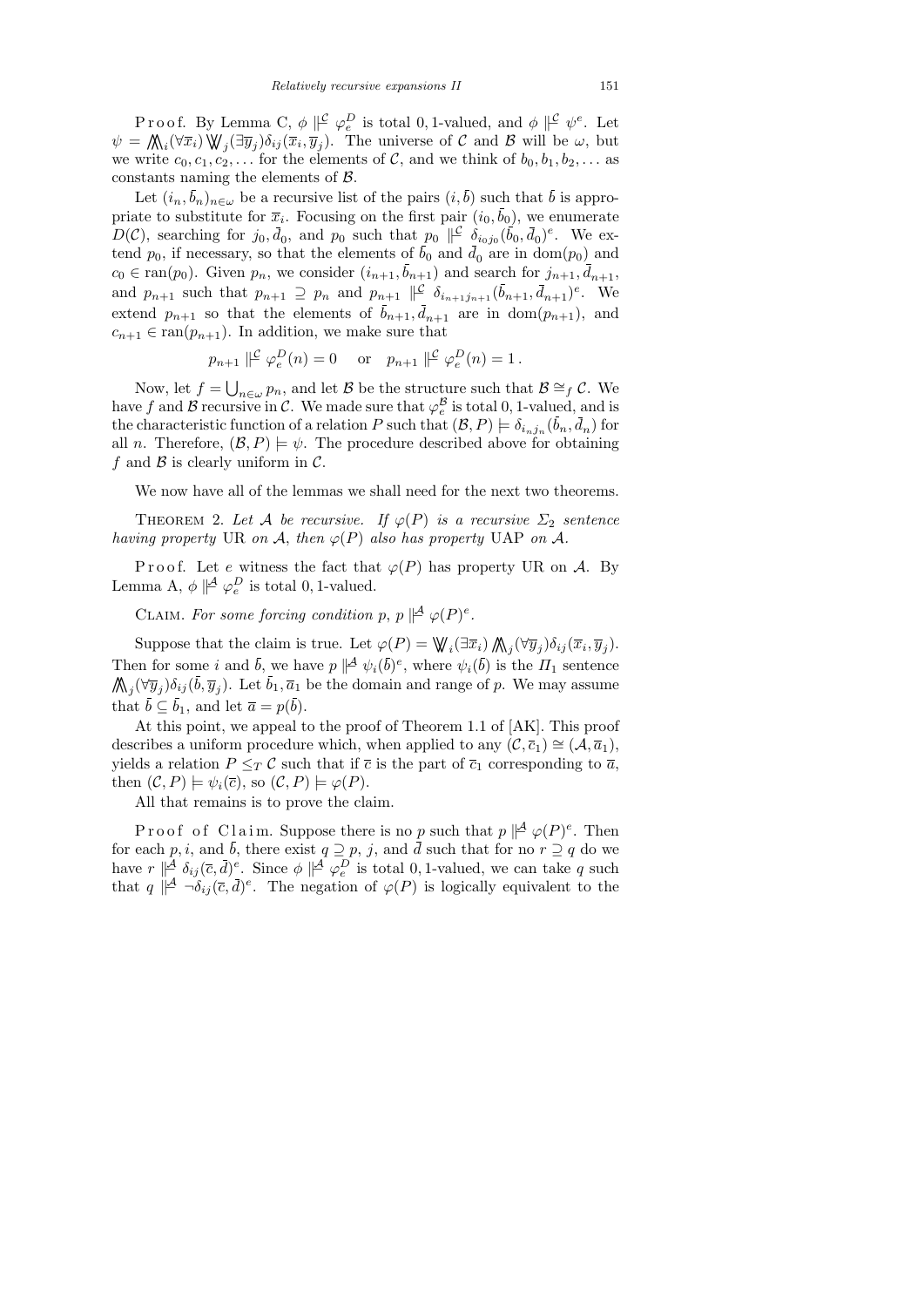recursive  $\Pi_2$  sentence  $\varphi^*(P) = \bigwedge_i (\forall \bar{x}_i) \bigvee \{ \exists \bar{y}_j \} \neg \delta_{ij}(\bar{x}_i, \bar{y}_j)$ , and we have  $\phi \parallel^{\mathcal{A}} \varphi^*(P).$ 

We apply Lemma D to the structure  $A$  itself to get a recursive copy  $B$  of A and a recursive f such that  $\mathcal{B} \cong_f \mathcal{A}$  and  $\varphi_e^{\mathcal{B}}$  is the characteristic function of a relation P for which we have  $(\mathcal{B}, P) \models \varphi^*(P)$ . This contradicts the assumption that  $\varphi(P)$  has property UR on A as witnessed by e.

THEOREM 3. If  $\varphi(P)$  is a recursive  $\Pi_2$  sentence having property UR on A, then  $\varphi(P)$  also has property UA on A.

Proof. Let e witness the fact that  $\varphi(P)$  has property UR on A. By Lemmas A and B,  $\phi \not\parallel^{\mathcal{A}} \varphi_e^D$  is total 0, 1-valued, and  $\phi \not\parallel^{\mathcal{A}} \varphi(P)^e$ . We apply the procedure from Lemma D to an arbitrary  $\mathcal{C} \cong \mathcal{A}$  to get  $\mathcal{B}$  and f, both recursive in C, such that  $\mathcal{B} \cong_f C$  and  $\varphi_e^{\mathcal{B}}$  is the characteristic function of a relation P such that  $(\mathcal{B}, P) \models \varphi(P)$ . If  $Q = f(P)$ , then  $(\mathcal{C}, Q) \models \varphi(P)$ . The procedure for obtaining  $Q$  is clearly uniform in  $\mathcal{C}$ .

THEOREM 4. If  $\varphi(P)$  is a recursive  $\Sigma_3$  sentence with property A on A, then  $\varphi(P)$  also has property UAP on A.

P r o o f. Assume  $\varphi(P)$  is  $\Sigma_3$  and has property A on A. So for each  $\mathcal{B} \cong \mathcal{A}$  there exists  $S \leq_T \mathcal{B}$  with  $(\mathcal{B}, S) \models \varphi(P)$ . Then, in particular, if  $\mathcal{B}$  is a generic copy of A then some  $p \not\mid A_{\varphi}(P)^e$ . Say that  $\varphi(P)$  is  $\mathbb{W}_i(\exists \overline{x}_i)\psi_i(\overline{x}_i)$ where each  $\psi_i$  is  $\Pi_2$ . Then  $p \not\parallel^{\mathcal{A}} \psi_i(\bar{b}^*)^e$  for some i and some  $\bar{b}^* \in \mathcal{B}$ . We may suppose that  $\bar{b}^* \in \text{dom}(p)$ , say  $p(\bar{b}^*) = \bar{a}^*$ . Let  $\bar{a} = \text{ran}(p)$ . Now, applying the method of Theorem 1.1 of [AK] to the structure  $(A, \bar{a})$  and the  $\Pi_2$ sentence  $\psi_i(\bar{a}^*)$ , we get a formally  $\Sigma_1^0$  expansion family for  $\psi_i(\bar{a}^*)$  on  $(\mathcal{A}, \bar{a})$ involving parameters  $\bar{a}$ . Then there is a uniform procedure which, when applied to an arbitrary  $(\mathcal{B}, \overline{c}) \cong (\mathcal{A}, \overline{a})$ , yields  $S \leq_T \mathcal{B}$  with  $(\mathcal{B}, S) \models \psi_i(\overline{c}^*)$ , where  $\overline{c}^*$  is the part of  $\overline{c}$  corresponding to  $\overline{a}^*$ . Therefore,  $(\mathcal{B}, S) \models \varphi(P)$ .

2. Examples. In this section we show that there exist recursive sentences  $\varphi(P)$  and recursive structures A, with  $\varphi(P)$  satisfiable by a recursive relation on A, providing examples as indicated:

EXAMPLE 1.  $\varphi(P)$  is  $\Pi_1$  and does not have property R on A. EXAMPLE 2.  $\varphi(P)$  is  $\Pi_2$  and has property UAP but not UR on A. EXAMPLE 3.  $\varphi(P)$  is  $\Sigma_2$  and has property UAP but not UR on A. EXAMPLE 4.  $\varphi(P)$  is  $\Pi_2$  and has property R but not A on A. EXAMPLE 5.  $\varphi(P)$  is  $\Sigma_3$  and has property UR but not A on A. EXAMPLE 6.  $\varphi(P)$  is  $\Sigma_2$  and has property UR but not UA on A. EXAMPLE 7.  $\varphi(P)$  is  $\Pi_3$  and has property UR but not A on A. We produce the examples, in order.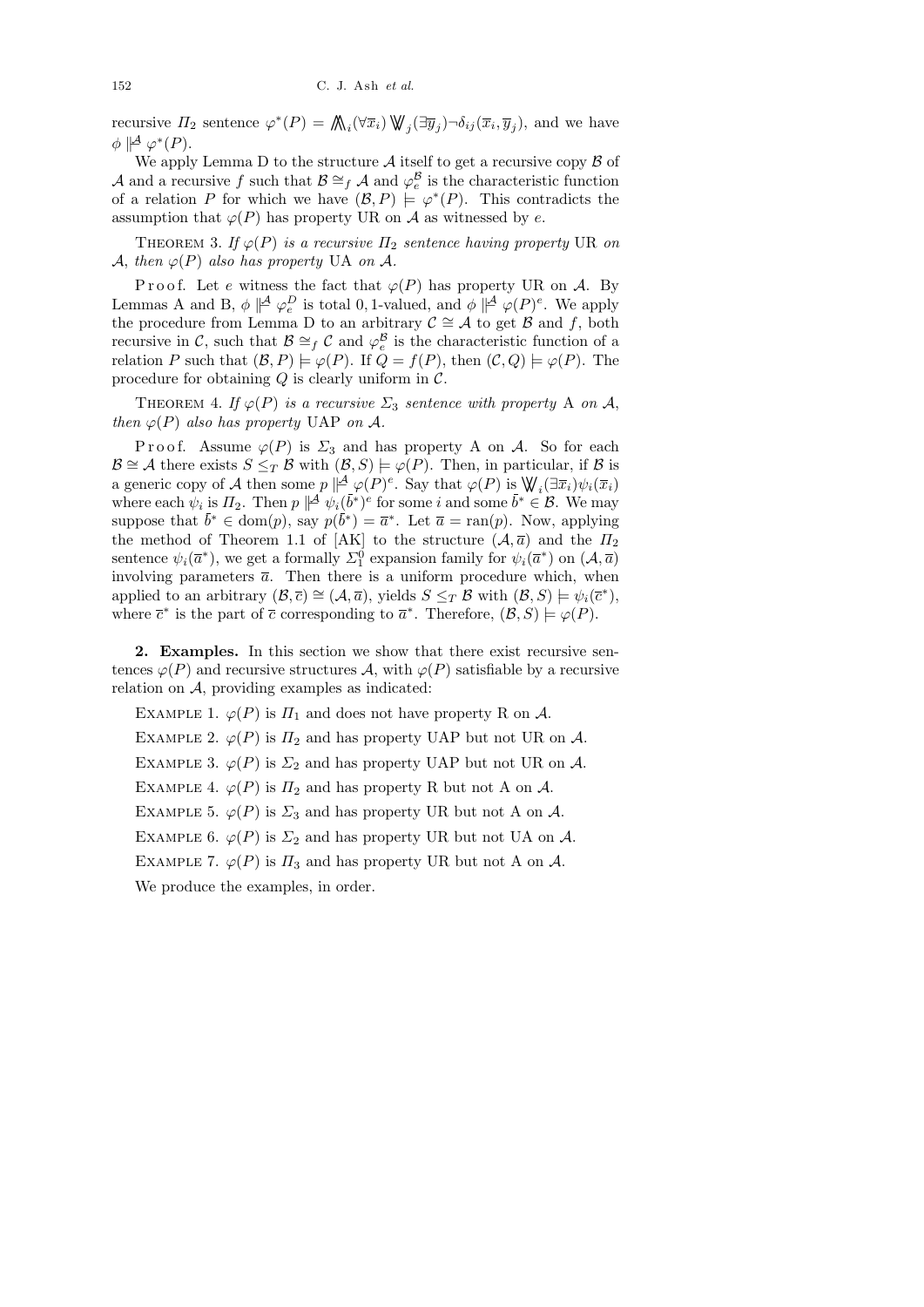EXAMPLE 1. There exist a recursive  $\Pi_1$  sentence  $\varphi(P)$  and a recursive structure A such that  $\varphi(P)$  is satisfiable by a recursive relation on A but  $\varphi(P)$  does not have property R on A.

P r o o f. Take A to be a graph  $(A, N)$  consisting of infinitely many disconnected copies of Z, where vertices are adjacent when one is the successor of the other in the same copy of  $\mathbb{Z}$ .

Take  $\varphi(P)$  to be the  $\Pi_1$  sentence

 $(\forall x)(\forall y)(N(x,y) \rightarrow ((P(x) \& \neg P(y)) \vee (\neg P(x) \& P(y))))$ 

so that the relations making  $\varphi(P)$  true correspond to 2-colourings of the graph A.

Clearly,  $A$  can be chosen so that it has a recursive 2-colouring. We may, however, construct a recursive copy  $\beta$  of  $\mathcal A$  which does not, as follows.

Construct B, in steps, to consist of copies  $0, 1, 2, \ldots$  of  $\mathbb{Z}$ , computing values of the  $\varphi_e$  simultaneously. If and when  $\varphi_e$  gives  $\varphi_e(a) = 0$  and  $\varphi_e(b) = 1$ where a is in the (2e)th copy of  $\mathbb Z$  and b is in the (2e + 1)th copy, merge the partly constructed  $(2e)$ th and  $(2e + 1)$ th copies into a single copy, making a and b an even number of edges apart.

If  $\mathcal{A}'$  is the variant of  $\mathcal A$  with just two copies of  $\mathbb Z$ , then  $\varphi(P)$  has property UAP but not property R on  $\mathcal{A}'$ .

EXAMPLE 2. There exist a recursive  $\Pi_2$  sentence  $\varphi(P)$  and a recursive structure A such that  $\varphi(P)$  has property UAP but does not have property UR on A.

Proof. Take  $A$  to be the partially ordered set consisting of unrelated chains, one of order type  $\omega$  and one of each finite length.

Take  $\varphi(P)$  to be a recursive  $\Pi_2$  sentence equivalent to the conjunction of:

$$
(\exists x)(P(x))(\forall x)(\forall y)((P(x) \& P(y)) \rightarrow (x \le y \lor y \le x))(\forall x)(P(x) \rightarrow (\exists y)(P(y) \& x < y))
$$

so that the relations on A making  $\varphi(P)$  true correspond to chains in the p.o. set A having no largest element.

Clearly,  $\varphi(P)$  has property UAP since we need only take a parameter from the chain of type  $\omega$ . We show that  $\varphi(P)$  does not have property UR. For a contradiction, suppose that, for each recursive  $\mathcal{B} \cong \mathcal{A}, \varphi_e^{\mathcal{B}}$  is the characteristic function of a chain in  $\mathcal B$  having no largest element. Construct a recursive copy  $\mathcal B$  of  $\mathcal A$  in steps, evaluating  $\varphi_e^{\mathcal B}$  simultaneously until  $\varphi_e^{\mathcal B}(b)=1$ for some b. At this stage, finitely many finite chains have been constructed, and the one containing this element  $b$  can be kept finite, contradicting the assumption on  $\varphi_e^{\mathcal{B}}$ .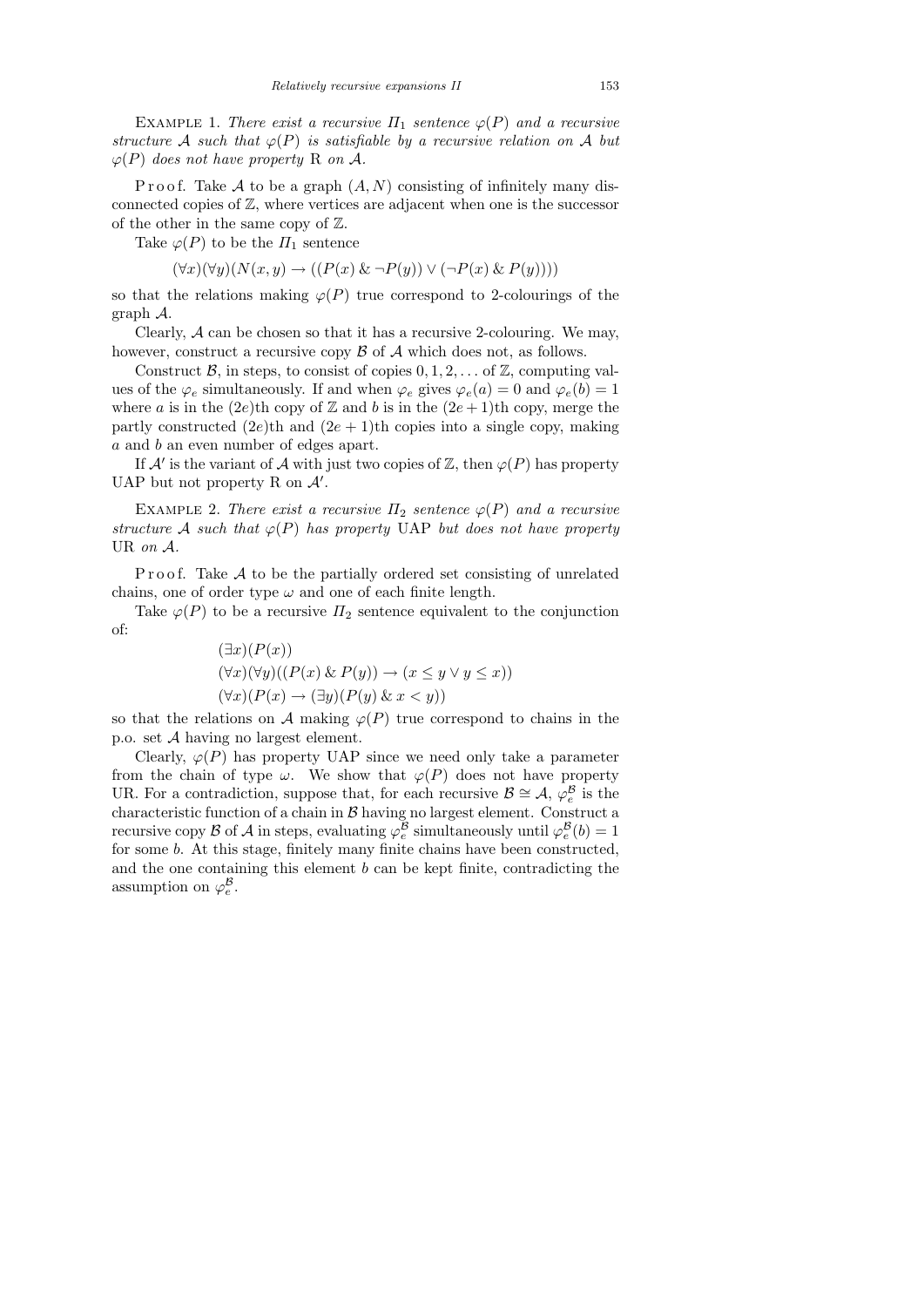EXAMPLE 3. There exist a recursive  $\Sigma_2$  sentence  $\varphi(P)$  and a recursive structure A such that  $\varphi(P)$  has property UAP on A but does not have property UR on A.

P r o o f. Take A as in Example 2. Take  $\varphi(P)$  to be a recursive  $\Sigma_2$ sentence equivalent to the conjunction of:

$$
(\exists x) P(x)
$$
  

$$
(\forall x)(\forall y)((P(x) \& P(y)) \rightarrow (x \le y \lor y \le x))
$$
  

$$
(\exists x)(P(x) \& (\forall y)(\neg x < y)).
$$

The relations satisfying  $\varphi(P)$  are the chains in A containing a maximal element of A.

Clearly,  $\varphi(P)$  has property UAP, since we need only take a parameter from one of the finite chains. We show that  $\varphi(P)$  does not have property UR on  $A$ . For a contradiction, suppose there exists  $e$  such that for each recursive  $\mathcal{B} \cong \mathcal{A}, \varphi_e^{\mathcal{B}}$  is the characteristic function of a chain in  $\mathcal{A}$  containing a maximal element of A. Construct a recursive copy B of A in stages, evaluating  $\varphi_e^{\mathcal{B}}$ simultaneously until  $\varphi_e^{\mathcal{B}}(b) = 1$  for some b. At this stage, only finitely many finite chains have been constructed, and the one containing the element  $b$ can be made into the copy of  $\omega$ , contradicting the assumption on  $\varphi_e^{\mathcal{B}}$ .

EXAMPLE 4. There exist a recursive  $\Pi_2$  sentence  $\varphi(P)$  and a recursive structure A such that  $\varphi(P)$  has property R on A but does not have property A on A.

P r o o f. The structure A is of the form  $(A, S, R, G, \{P_e\}_{e \leq \omega})$  where  $(A, S)$  is a forest, S being the successor relation on the component trees, and  $R$ ,  $G$  and all the  $P_e$  being unary relations on  $A$ .

First, for every infinite sequence,  $s$ , of symbols  $R$  and  $G$ , we define an augmented tree  $T_s^{\infty} = (T_s^{\infty}, S, R, G, {\{\tau_n\}}_{n<\omega}, \tau_{\infty})$  in which  $(T_s^{\infty}, S)$  is a tree, and the remaining constituents are unary relations on  $T_s^{\infty}$  such that for each node exactly one of  $\tau_0, \tau_1, \ldots, \tau_\infty$  holds, for each node other than the root, exactly one of R and G holds, and for the root neither R nor G holds.

We first define  $(T_s^{\infty}, S, {\{\tau_n\}}_{n<\omega}, \tau_{\infty})$ , independently of s, to be the unique countable structure of this kind, such that

(i)  $\tau_{\infty}$  holds for the root,

(ii) for each node satisfying  $\tau_{\infty}$  there are infinitely many successors satisfying each of  $\tau_0, \tau_1, \ldots, \tau_\infty$ ,

(iii) for each node satisfying  $\tau_n$ , for  $n < \omega$ , each successor satisfies  $\tau_k$  for some  $k < n$  and there are infinitely many of these successors for each  $k < n$ .

Thus, an element satisfying  $\tau_0$  has no successors, and, more generally, the  ${\lbrace \tau_n \rbrace_{n<\omega}}$  assign to each node a rank, namely the least  $n<\omega$  for which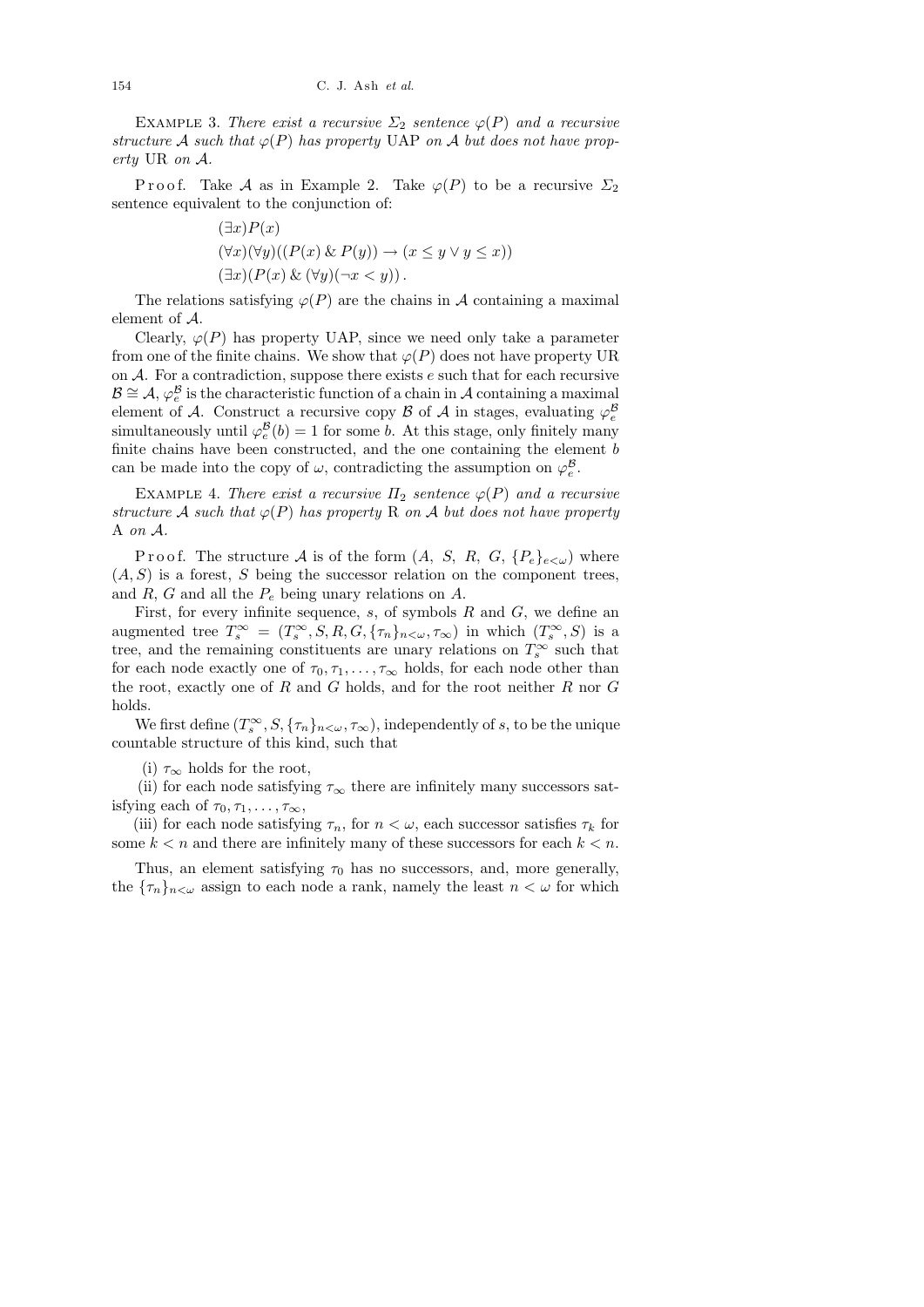each successor node has rank  $\lt n$ , while unranked nodes are assigned the symbol  $\infty$ .

Now we define R and G on  $T_s^{\infty}$  as follows. The root satisfies neither R nor G. A node of level  $k = 1, 2, 3, \ldots$  and satisfying  $\tau_n$  for  $n = 1, 2, \ldots, \infty$ satisfies  $R$  or  $G$  to *agree* with the  $k$ <sup>th</sup> entry of the sequence  $s$ . A node of level  $k \geq 1$  and satisfying  $\tau_0$  satisfies R or G to *disagree* with the kth entry of s.

Suppose now that we have a recursive procedure which evaluates each term in a sequence s of R's and G's in turn, so that the computation at some stage may not converge, resulting in only a finite sequence. Then there is a uniform procedure which enumerates either, when s is infinite, a copy of  $T_s^{\infty}$  or, when s is finite, a structure  $T_s^{\text{fin}}$  defined as follows.

Let k be the length of s. Then define  $T_s^{\text{fin}}$  to consist of the first k levels of  $T_{s'}^{\infty}$  for any infinite s' extending s plus a  $(k+1)$ th level. This level consists, for exactly those nodes at level  $k$  whose  $R, G$  sequences are  $s$ , of infinitely many successors satisfying each of  $R$  and  $G$ , and not satisfying any of the  $\tau_n$  or  $\tau_\infty$ .

For each such s, let  $T_s^{\infty}(-)$  and  $T_s^{\text{fin}}(-)$  denote the reducts which ignore the relations  $\tau_n$ . To obtain the desired structure A, we shall define a certain uniform sequence  $s_0, s_1, s_2, \ldots$  of such recursive procedures. Then we take A to be a labelled forest  $(A, S, R, G, \{P_e\}_{e\lt\omega})$  consisting of unrelated trees  $T_0, T_1, T_2, \ldots$ , where each  $T_e$  is either a copy of  $T_{s_e}^{\infty}(-)$ , if  $s_e$  is infinite, or a copy of  $T_{s_e}^{\text{fin}}(-)$ , if  $s_e$  is finite. For each e, we let the unary relation  $P_e$  hold for the root of  $T_e$  and for no other element.

The  $\{s_e\}_{e\leq\omega}$  chosen to construct A are obtained as follows. Let  $\mathcal{B}_0, \mathcal{B}_1, \mathcal{B}_2, \ldots$  be a uniformly recursive enumeration of the partial recursive structures of type  $(F, S, R, G, \{P_e\}_{e \leq \omega})$ . Now, uniformly in e, let  $p_e$  be the sequence of elements of  $B_e$  obtained by beginning with the first element discovered in  $\mathcal{B}_e$  satisfying  $P_e^{\mathcal{B}_e}$  and continuing at each later stage by taking the first element discovered in  $\mathcal{B}_e$  satisfying either  $R^{\mathcal{B}_e}$  or  $G^{\mathcal{B}_e}$  and in the relation  $S^{\mathcal{B}_e}$  with the last previously chosen element.

From each  $p_e$ , we uniformly obtain the corresponding sequence of  $R$ 's and G's which we take to be  $s_e$  in the description of A above.

For this A, we take the sentence  $\varphi(P)$  to be a  $\Pi_2$  sentence equivalent to

 $(\exists x)(P(x))$ 

 $\& (\forall x)(P(x) \rightarrow (\exists y)(P(y) \& S(x,y)))$ 

 $\& (\forall x)(\forall y)(P(x) \& P(y) \rightarrow x = y \vee (\exists z)(P(z) \& (S(z,x) \vee S(z,y))))$ 

 $\& (\forall x)(\forall y)(\forall z)(P(x) \& P(y) \& P(z) \& S(x, y) \& S(x, z) \rightarrow y = z)$ 

so that the sets satisfying  $\varphi(P)$  in A correspond to infinite branches in the forest A.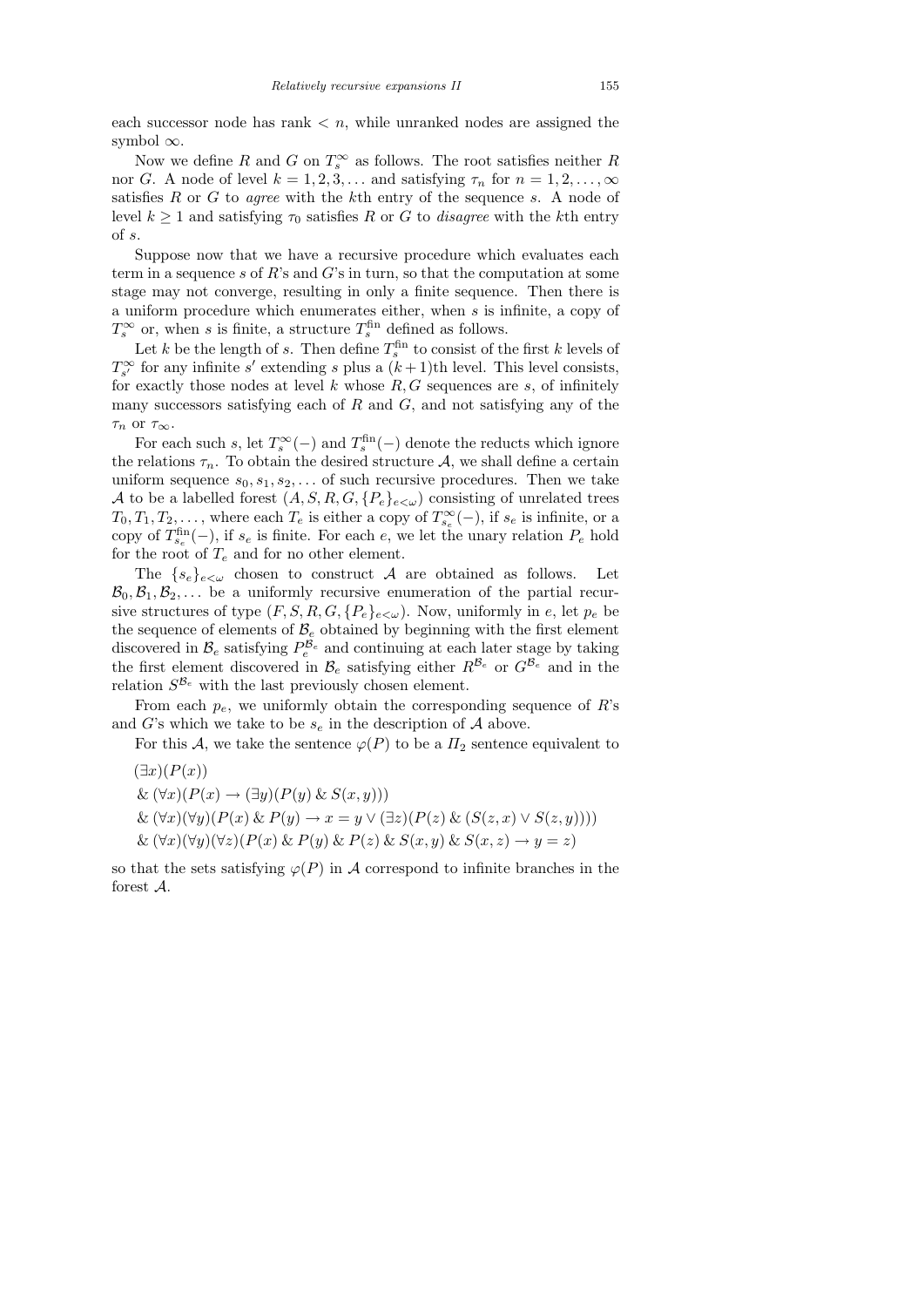We see that  $\varphi(P)$  does have property R on A, as follows. Each recursive  $\mathcal{B} \cong \mathcal{A}$  is one of the  $\mathcal{B}_e$ . Suppose, for a contradiction, that the corresponding  $p_e$  is finite. Then, by construction,  $T_e = T_{s_e}^{\text{fin}}(-)$  has no terminal node whose corresponding R, G sequence is  $s_e$ , while in  $\mathcal{B}_e$ , by choice of  $p_e$ , there is such a terminal node above the element satisfying  $P_e$ . This contradicts  $\mathcal{B}_e \cong \mathcal{A}$ . Hence, if  $\mathcal{B} = \mathcal{B}_e \cong \mathcal{A}$ , then  $p_e$  is infinite, is recursive and satisfies  $\varphi(P)$ on A.

Now we wish to show that  $\varphi(P)$  does not have property A on A. Suppose, for a contradiction, that it does. Then we may appeal to the results of [AK] (obtained by considering a generic copy of  $A$ ). By Theorem 1.1 of [AK] there exists a formally r.e. expansion family for  $\varphi(P)$  on A. This consists of a set S of consistent finite sets  $\sigma(a_1, \ldots, a_k)$  of sentences  $P(a_i)$  or  $\neg P(a_i)$  such that, by Lemma 1.2 of [AK], for each  $\sigma$  in S there is a chain  $\sigma = \sigma_0 \subseteq \sigma_1 \subseteq \ldots$ determining a relation satisfying  $\varphi(P)$  in A and also satisfying each  $\sigma_i$ . It follows both that there are infinitely many  $a \in \mathcal{A}$  for which  $P(a)$  occurs positively in some  $\sigma \in \mathcal{S}$  and that each such  $a \in \mathcal{A}$  lies on an infinite path in A.

Since the expansion family is formally r.e., the set of all such  $a \in \mathcal{A}$  is defined by a recursive disjunction of existential formulas with some single finite set of parameters. The contradiction is therefore obtained if we show that A has no infinite set of elements, all lying on infinite paths, which is definable by a recursive  $\Sigma_1$  formula with finitely many parameters.

However, this fact is reasonably obvious. For a hypothetical such formula having parameters  $\bar{c}$ , we may consider an element, a, of the set which is not above any of  $\bar{c}$  (considering the trees to grow downwards). Let  $\bar{b}$  be witnesses for the fact that a satisfies the  $\Sigma_1$  formula. Then, because of the homogenous nature of A, we may find a' satisfying  $\tau_n$  for some  $n < \omega$  and  $\bar{b}'$  such that  $\overline{c}, a', \overline{b}'$  satisfy the same quantifier-free formulas as do  $\overline{c}, a, \overline{b}$ .

EXAMPLE 5. There exist a recursive  $\Sigma_3$  sentence  $\varphi(P)$  and a recursive structure A such that  $\varphi(P)$  has property UR on A but does not have property A on A.

Proof. Take  $A$  to be a recursive structure such as that of Example 4 for which some formula  $\psi(Q)$  has property R but not A, on A. Let  $\mathcal{B} \cong \mathcal{A}$ be such that no S recursive in B has  $(\mathcal{B}, S) \models \psi(Q)$ .

Then we note that there can be no isomorphism  $f$  from  $\mathcal B$  to a recursive structure  $\mathcal{B}'$  for which f is recursive in  $\mathcal{B}$ . If there were such  $f, \mathcal{B}'$ , then by assumption on  $\psi(Q)$  there would exist S' on B' for which  $(\mathcal{B}', S') \models \psi(Q)$ , and then we could take S to be  $f^{-1}(S')$  and have  $(\mathcal{B}, S) \models \psi(Q)$  where S is recursive in  $\mathcal{B}$ , in contradiction to the choice of  $\mathcal{B}$ .

Thus, for our present purpose, it is sufficient to give  $\varphi(P)$  for which the S for which  $(\mathcal{B}, S) \models \varphi(P)$  correspond to isomorphisms from B to some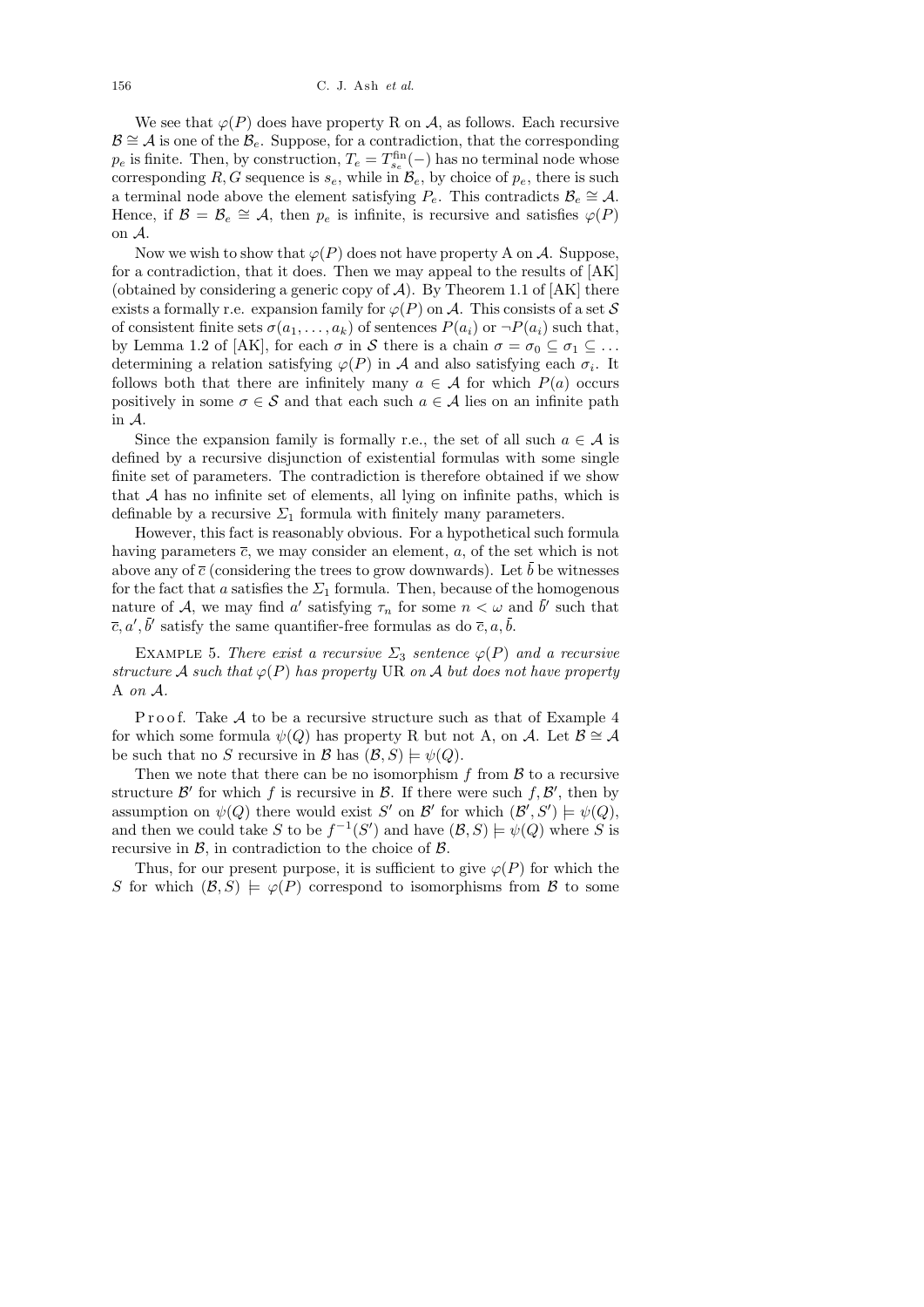recursive structure, since certainly there is a uniform procedure for finding such a recursive isomorphism when  $\beta$  is recursive, by taking the identity function.

To consider isomorphisms from  $\beta$  to recursive structures, we may discuss bijections  $f : \mathcal{B} \to \omega$  by working instead with the binary relation  $S(x, y)$  for which  $S(b_1, b_2)$  if and only if  $f(b_2) = f(b_1) + 1$  or  $f(b_2) = f(b_1) = 0$ . In terms of the corresponding relation symbol  $P(x, y)$ , there is a formula  $P_k(x)$ true in  $(\mathcal{B}, S)$  for the unique x such that  $f(x) = k$ . We may take  $P_k(x)$  to be the formula

 $(\exists y_0) \ldots (\exists y_k)(P(y_0, y_0) \& y_0 \neq y_1 \& P(y_0, y_1) \& \ldots \& P(y_{k-1}, y_k) \& y_k = x).$ 

Now let  $\Theta_e(P)$  be a recursive  $\Pi_2$  formula equivalent to the conjunction of the following, and let  $\varphi(P)$  be  $\mathsf{W}_{e} \,\Theta_e(P)$ .

$$
(\forall x) \bigvee_{k} P_{k}(x)
$$
  

$$
(\forall x) \bigwedge_{i \neq j} \neg (P_{i}(x) \& P_{j}(x))
$$

" $\varphi_e$  is total and 0, 1-valued"

$$
\bigwedge_{i,n_1,\ldots,n_k} (\forall x_1)\ldots(\forall x_k)(P_{n_1}(x_1)\&\ldots\&P_{n_k}(x_k)\to R_i(x_1,\ldots,x_k))
$$

$$
\varphi_e(\langle i,n_1,\ldots,n_k\rangle)=1
$$

$$
\bigwedge_{i=1}^k (\forall x_1)\ldots(\forall x_k)(P_{n_1}(x_1)\&\ldots\&P_{n_k}(x_k)\to\neg R_i(x_1,\ldots,x_k)).
$$

 $i, n_1,...,n_k$  $\varphi_{e}(\langle i,\hspace{-0.05cm} n_1,\hspace{-0.05cm} \ldots,\hspace{-0.05cm} n_k\rangle )\hspace{-0.05cm}=\hspace{-0.05cm}0$ 

In the last two sentences, the conjunction is taken over all relation symbols,  $R_i$ , of the language of  $A$ .

EXAMPLE 6. There exist a recursive  $\Sigma_2$  sentence  $\varphi(P)$  and a recursive structure A such that  $\varphi(P)$  has property UR but does not have property UA on A.

P r o o f. First let T be an infinite r.e. subtree of  $2^{<\omega}$  having no infinite  $\Delta_2^0$  branch. (It is fairly easy to construct such a tree.)

Let  $\mathcal{A}_1$  be the infinitely branching recursive labelled tree  $(T_1, c, S, R, G)$ , having root  $c$ , defined by the following properties:

(1) The root, c, satisfies neither  $R$  nor  $G$ .

(2) Every element other than  $c$  satisfies  $R$  or  $G$  but not both.

(3) Every element having a successor satisfying R (respectively  $G$ ) has infinitely many successors satisfying  $R$  (or  $G$ ).

For each element of  $T_1$ , the sequence of elements from the root determines a finite sequence of 0's and 1's, taking 0 for elements satisfying  $R$  and 1 for elements satisfying G.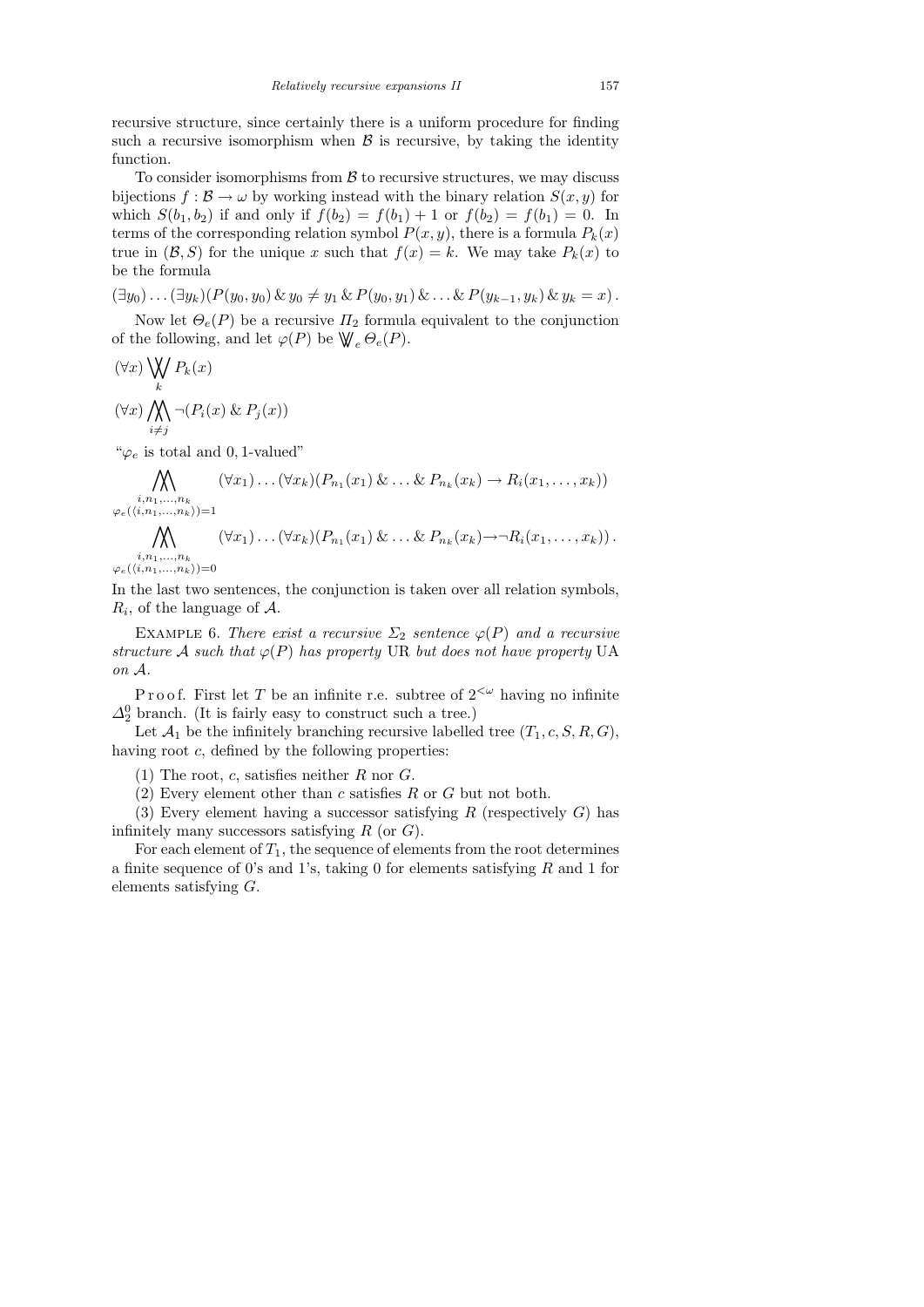(4) The sequences of 0's and 1's corresponding to elements of  $T_1$  are exactly the elements of T.

We note that no recursive copy of  $A_1$  has a  $\Delta_2^0$  infinite branch, because this would give a  $\Delta_2^0$  branch in T.

Now we obtain the desired structure  $\mathcal{A} = (A, c, S, \equiv, \leq)$  from  $\mathcal{A}_1 =$  $(T_1, c, S, R, G)$  as follows. Let A be obtained from  $T_1$  by replacing each  $u \in T_1$  other than c by an infinite set  $E_u$ . Let  $\equiv$  be the equivalence relation whose equivalence classes are the  $E_u$  and  $\{c\}$ . Let S' be the binary relation relating all pairs from  $E_u$  and  $E_v$  respectively for which  $S(u, v)$  and relating c to each element of  $E_u$  for which  $S(c, u)$ . Let  $\leq$  be a pre-order relating only elements of the same  $E_u$  and having the following properties. The restriction of  $\leq$  to each  $E_u$  is a pre-order of order type  $\omega^*$  in which each equivalence class except possibly the last has two elements. The last equivalence class of this restriction has one element if u satisfies  $R$  in  $A_1$  and two elements if u satisfies G in  $A_1$ .

We take  $\varphi(P)$  to be a  $\Sigma_2$  sentence equivalent to the conjunction of:

$$
P(c)
$$
  
\n
$$
(\forall x)(\forall y)(P(x) \& x \equiv y \rightarrow P(y))
$$
  
\n
$$
(\forall x)(P(x) \& x \neq c \rightarrow (\exists y)(P(y) \& S(y, x)))
$$
  
\n
$$
(\exists z)(P(z) \& (\forall x)(P(x) \rightarrow \neg S(z, x)))
$$

so that the sets satisfying  $\varphi(P)$  in A are unions of whole equivalence classes corresponding to maximal branches of  $T_1$  which are also finite.

It is clear that there is a  $\Delta_2^0$  procedure which, when applied to an element of  $E_u$ , determines whether u satisfied R or G in  $A_1$ , and likewise for each recursive copy of  $A$ .

There is also a uniformly recursive procedure for obtaining in each such recursive copy of  $A$  a subset which is the union of whole equivalence classes corresponding to maximal branches of  $T_1$ , namely taking the first successors which appear and closing under  $\equiv$ . (The resulting set is recursive since, for any  $a$ , either  $a$  itself appears on the path or, for some  $k$  and for some  $b$ on the path, the predecessors of b are the  $(k+1)$ th predecessors of a but b is not a kth predecessor of a.) If the branch in  $T_1$  resulting from this procedure were infinite, then we should have an infinite  $\Delta_2^0$  branch in T, contradicting the choice of T. We have thus shown that  $\varphi(P)$  has property UR on A.

It remains to show that  $\varphi(P)$  does not have property UA on A. Suppose, for a contradiction, that for each  $\mathcal{B} \cong \mathcal{A}, \varphi_e^{\mathcal{B}}$  is the characteristic function of a relation on B satisfying  $\varphi(P)$ . Then we may construct (non-recursively) as follows  $\mathcal{C} \cong \mathcal{A}$  such that  $\varphi_e^{\mathcal{C}}$  is the characteristic function of a subset of  $\mathcal{C}$ having members of infinitely many equivalence classes.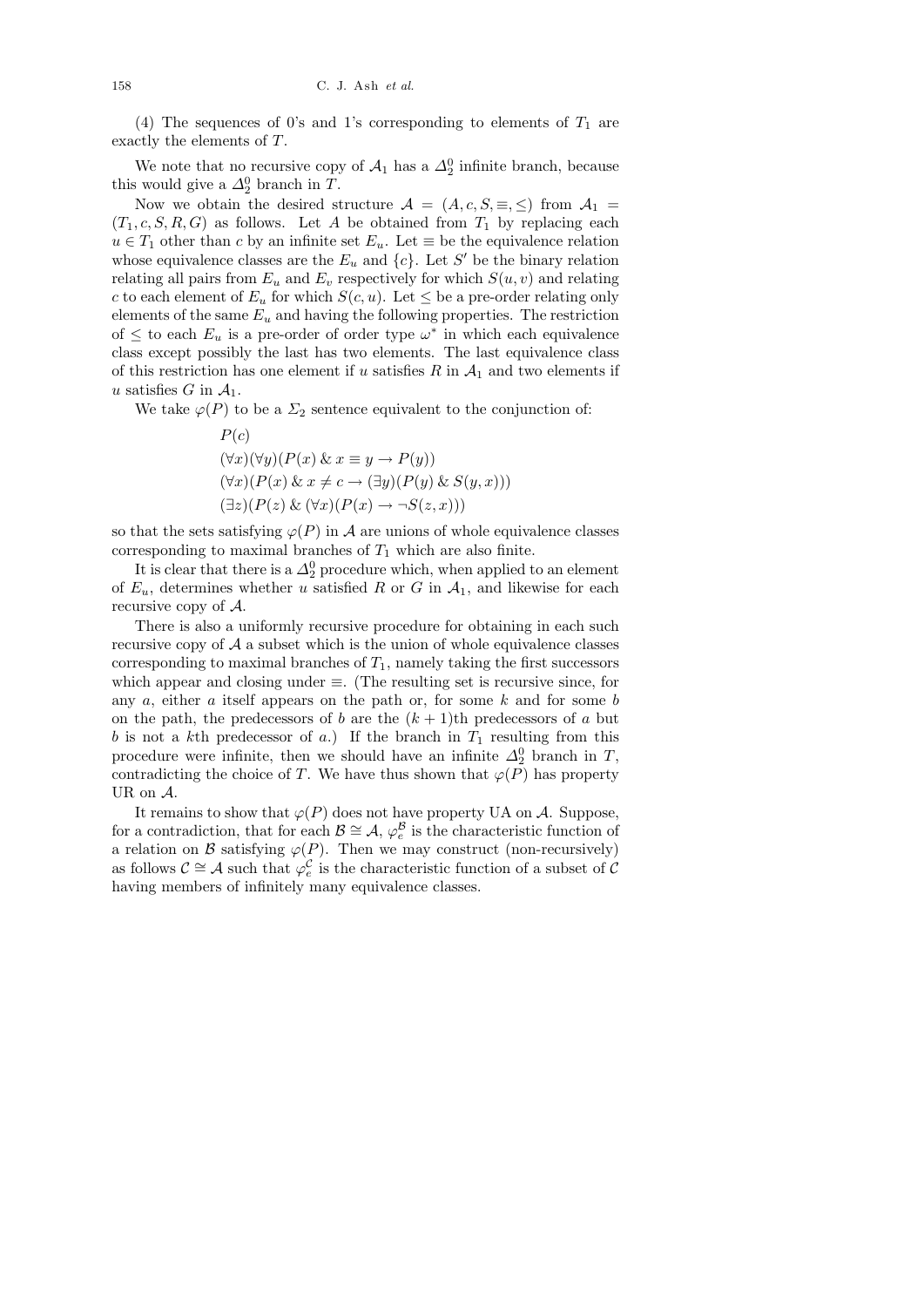While defining an enumeration of the diagram of  $\mathcal{C}$ , we can change an equivalence class of one type to the other type by inserting new elements, without affecting any desired finite part of the diagram or finite number of computations. We may thus begin by enumerating as much of a copy of any  $\mathcal{B}_0 \cong \mathcal{A}$  as is needed to give representatives of a maximal finite branch. By the choice of  $T_1$ , changing the types of these equivalence classes results in a copy,  $\mathcal{B}_1 \cong \mathcal{A}$ , containing the finite part already enumerated and the finitely many computations for the representatives so far, in which the corresponding path is not maximal. Now we may change to enumerating  $\mathcal{B}_1$ and repeat the process. If we also ensure that the type of each equivalence class is changed only finitely often and that each permitted initial segment of types of equivalence classes occurs infinitely often, then the union,  $\mathcal{C}$ , of these  $\mathcal{B}_n$  will be an isomorphic copy of A while  $\varphi_e^{\mathcal{C}}$  will correspond to an infinite branch.

EXAMPLE 7. There is a recursive  $\Pi_3$  sentence  $\varphi'(P)$  and a recursive structure  $\mathcal{A}'$  such that  $\varphi'(P)$  has property UR but not property A on  $\mathcal{A}'$ .

P r o o f. Let A' be a structure of type  $(A, \sim, c, S, \equiv, \leq)$  consisting of an equivalence relation ∼ having infinitely many equivalence classes, each class containing a copy of the structure A of Example 6. Let  $\varphi(P, x)$  be the sentence of Example 6 relativized to the equivalence class of the variable  $x$ , and let  $\varphi'(P)$  be  $(\forall x)\varphi(P,x)$ .

Thus, relations satisfying  $\varphi'(P)$  on  $\mathcal{A}'$  correspond to simultaneous choices for each equivalence class of maximal finite branches in each of the copies of A.

By the same argument as in Example 6,  $\varphi'(P)$  has property UR on  $\mathcal{A}'$ . It remains to see that  $\varphi'(P)$  does not have property A on  $\mathcal{A}'$ .

In Example 6, we showed that, for each  $e$ , there is a copy  $C$  of  $A$  in which  $\varphi_e^{\mathcal{C}}$  is not the characteristic function of a subset of  $\mathcal C$  which corresponds to a finite branch. (If  $\varphi_e^{\mathcal{C}}$  is not sufficiently total, then the result of the construction was that  $C$  was equal to some  $\mathcal{B}_n$ .)

Similarly, we may define a copy  $\mathcal{C}'$  of  $\mathcal{A}'$  in which  $\varphi_c^{\mathcal{C}'}$  $e^{\prime\prime}$  is not the characteristic function of a subset of  $\mathcal{C}'$  which corresponds to a finite maximal branch of the eth copy of A in C'. Thus, no  $\varphi_c^{\mathcal{C}'}$  $e^{\prime}$  is the characteristic function of a subset of  $\mathcal{C}'$  satisfying  $\varphi'(P)$ .

3. Systematic treatment. We may systematize our investigation by asking which Boolean combinations of the properties A, UA, UAP, R, UR, URP are possible and, if so, which forms  $\Sigma_1, \Pi_1, \Sigma_2, \ldots$  of sentences  $\varphi(P)$ may be used.

Clearly, from the definitions, we have the implications

$$
UR \Rightarrow URP \Rightarrow R, \quad UA \Rightarrow UAP \Rightarrow A.
$$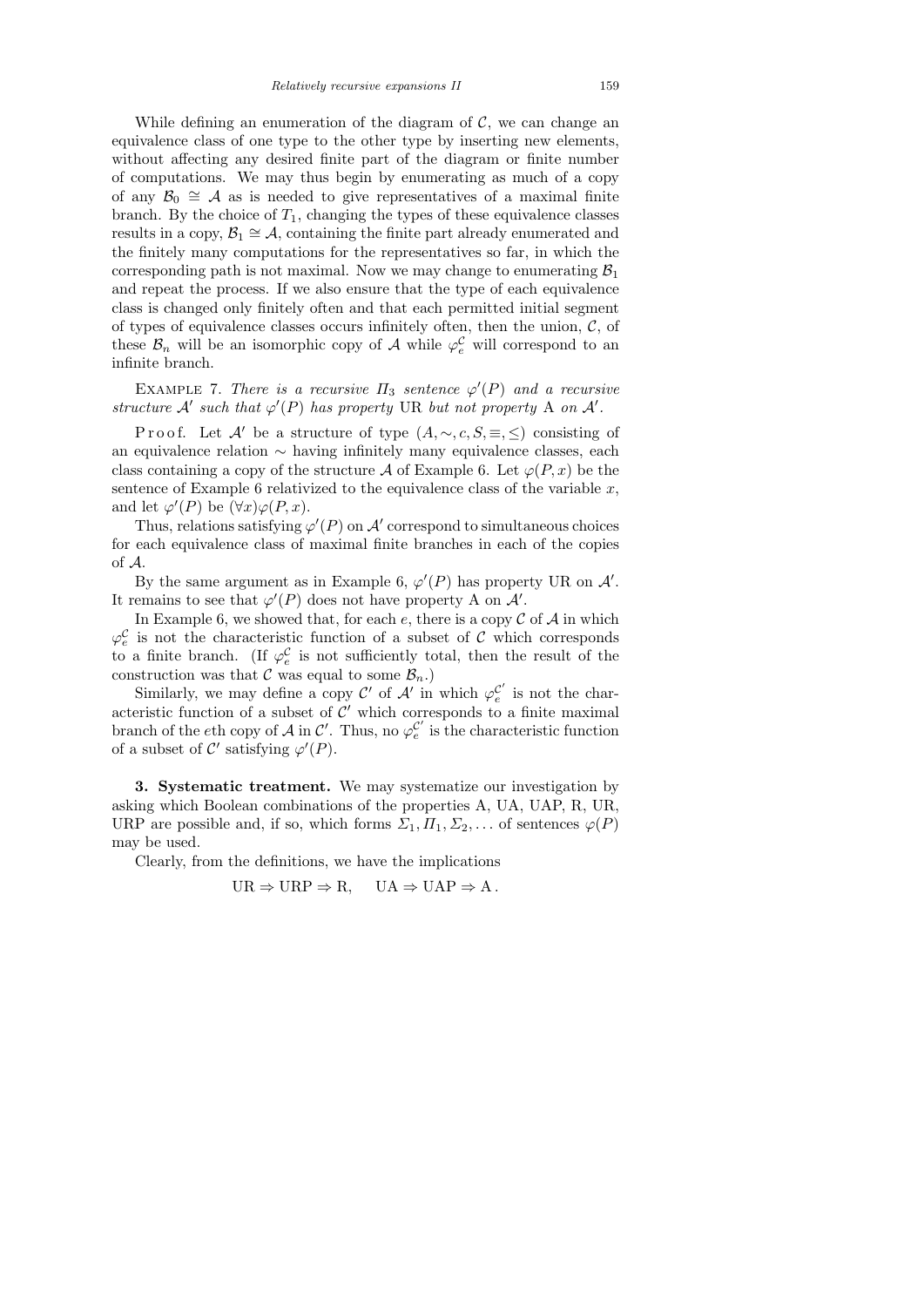|                |                                  | No                | Yes               |
|----------------|----------------------------------|-------------------|-------------------|
| 1              | $\neg R$                         | $\Sigma_1$        | $\varPi_1$        |
| $\overline{2}$ | $R \& \neg A \& \neg URP$        | $\Sigma_1$        | $\Pi_2$           |
| 3              | URP $&\neg A&\neg \text{UR}$     | $\Sigma_2, \Pi_2$ |                   |
| $\overline{4}$ | $A & \neg \text{URP}$            | $\Sigma_3$        |                   |
| 5              | UR $&\neg A$                     | $\Sigma_2, \Pi_2$ | $\Sigma_3, \Pi_3$ |
| 6              | URP & A & $\neg$ UR & $\neg$ UAP | $\Sigma_3$        |                   |
| 7              | UR & A $\&$ $\neg$ UAP           | $\Sigma_3$        |                   |
| 8              | $UAP \& \neg UR$                 | $\Sigma_1$        | $\prod_{1}$       |
| 9              | UR $\&$ UAP $\&$ -UA             | $\Pi_2$           | $\Sigma_2$        |
| 10             | UA                               |                   | $\Sigma_1, \Pi_1$ |

This leaves Boolean combinations from the table below:

In this table, for example, the appearance of  $\Sigma_2$  in the "No" column of line 5 records that UR⇒A for  $\Sigma_2$  sentences, while  $\Sigma_3$  in the "Yes" column records that this implication fails for  $\Sigma_3$  sentences. The table is not complete; for example line 4 shows that  $A\rightarrow URP$  for  $\Sigma_3$  sentences, but we do not presently know whether the implications holds more generally.

Justification of the table

- Line 1: Theorem 1 justifies the "No", since  $UA \Rightarrow R$ , and Example 1 justifies the "Yes".
- Line 2: Theorem 1 justifies the "No", since  $UA \Rightarrow A$ . Example 4 and Theorem 3 justify the "Yes". Since UR⇒UA for  $\Pi_2$  sentences, we have URP⇒UAP, and so, because UAP⇒A, we also have  $\neg A \Rightarrow \neg \text{URP}$ for  $\Pi_2$  sentences.
- Line 3: Theorem 3 justifies the "No" for  $\Pi_2$  sentences, since, as above, we have  $\neg A \Rightarrow \neg \text{URP}$  for  $\Pi_2$  sentences. Theorem 2 justifies the "No" for  $\Sigma_2$  sentences. We have UR⇒UAP, and therefore URP⇒UAP, and, since UAP⇒A, also URP⇒A for  $\Sigma_2$  sentences.
- Line 4: Theorem 4 justifies the "No". We have  $A\Rightarrow UAP$  for  $\Sigma_3$  sentences, and of course UAP⇒URP.
- Line 5: Theorem 2 justifies the "No" for  $\Sigma_2$  sentences. We have UR⇒UAP and UAP⇒A. Theorem 3 justifies the "No" for  $\Pi_2$  sentences. We have UR⇒UA and UA⇒A. Example 5 justifies the "Yes" for  $\Sigma_3$ sentences, and Example 7 justifies the "Yes" for  $\Pi_3$  sentences.
- Line 6: Theorem 4 justifies the "No" for  $\Sigma_3$  sentences, since it gives A $\Rightarrow$ UAP.
- Line 7: Theorem 4 justifies the "No" for  $\Sigma_3$  sentences.